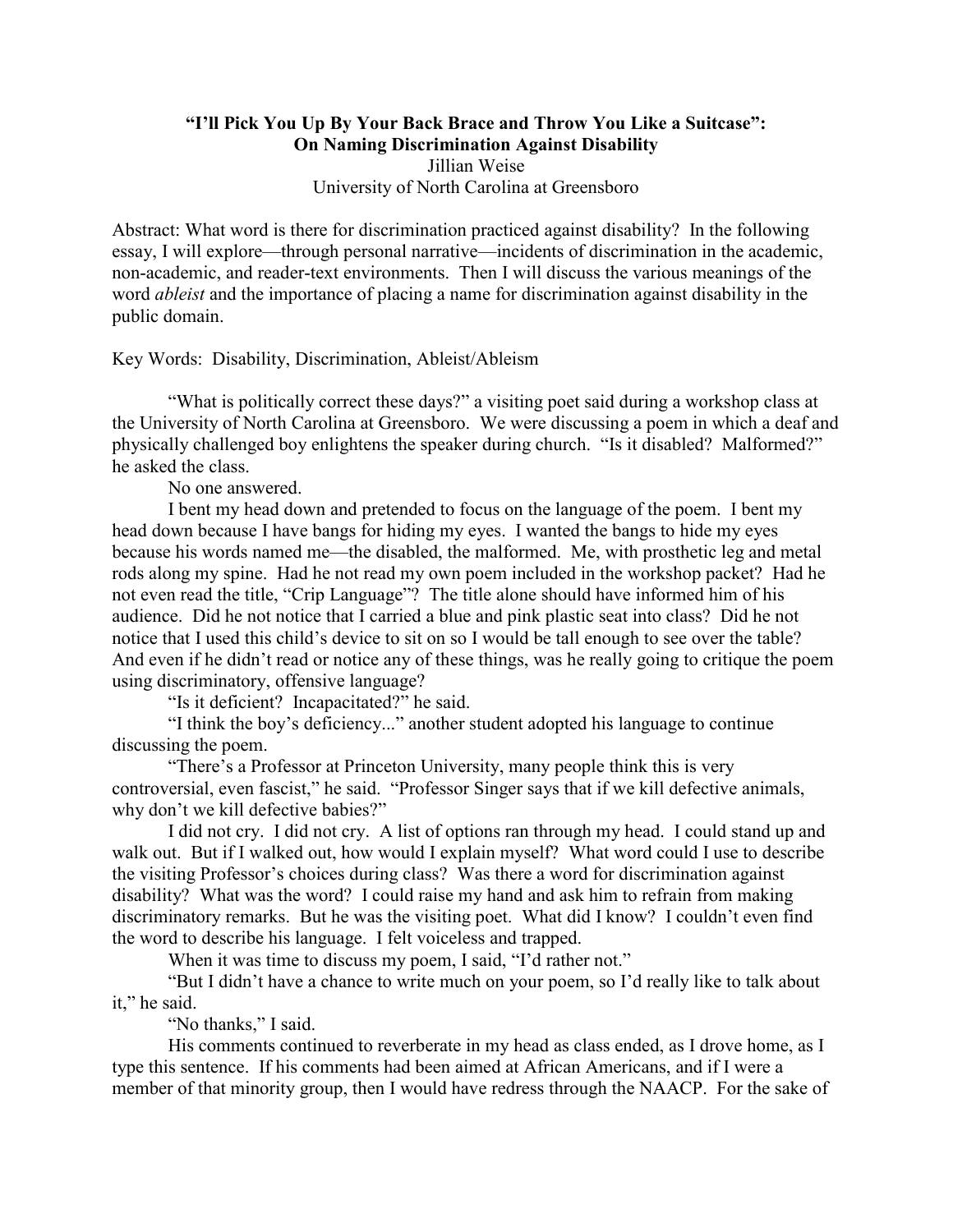conjecture and analogy, let us consider the same conversation using racist language. The only word I will change in this analogy is the second use of "defective." What if the visiting Professor had said, "If we kill defective animals, why don't we kill black babies?" Or what if he had said, "If we kill defective animals, why don't we kill female babies?" If he had made either of these remarks without placing Professor Singer's comment in context, we would label him as racist or sexist.

Let us also consider his question of "What is politically correct these days?" If he had been discussing the politically correct word for African Americans, he may have said, "Is it African Americans? Blacks? Niggers?" We would call him racist. We may even write the NAACP and ask for a public apology, a withdrawal of his tenure. After all, we do not want racism infiltrating the minds of our youth through a reputable Professor, do we? However, if the Professor is discriminating against disability, then his comments are validated because none of us can name what offense, if any, he has committed. If he had made offensive comments toward African Americans or women, then at least a word exists for describing his language and therefore, his offense. We would at least have the power of words like *racist*, *sexist*. Without a word for discrimination against disability, we are powerless.

Here is another incident that illustrates how discrimination against disability occurs outside the academic setting and how this discrimination receives the support of the public.

The public, in this case, was an audience of approximately one hundred people attending a singer-songwriter event at Ace's Basement in Greensboro, North Carolina. The audience consisted of teenagers, college students, and a few business professionals. The venue smelled of cigarette smoke and cheap beer. The main act began setting up their equipment. During sound check, the guitarist spoke into a microphone, yelling this remark to someone in the audience.

"I will pick you up by your back brace and throw you like a suitcase. I'm going to do you like Christopher Reeves [sic], take that straw and blow you on out of here..." he said.

The audience cheered and clapped.

Once again, I felt suffocated by the public approval given to discriminatory declarations. The guitarist's evocative threat, "throw you like a suitcase," reminded me of how other minorities have been treated when sharing space with the public. I thought of segregation. Surely today, we would not overhear a white person say to a black person, "I will throw you out of here like a suitcase." But, in the unfortunate situation where we would overhear this, we have in our consciousness a word: racism. We have a tool for defining and defending: language.

 Even though the incident occurred in a less reputable setting, in a bar, at a concert—what does the guitarist's comment and the audience's response say about the state of discriminating against disability in today's society? I argue that the incident described says, "Vocalized prejudice against disability is okay."

 So far, the incidents I address have occurred in an academic setting and in a nonacademic setting. But we do not have to travel to an event to see discriminatory language in action. If we are to evaluate discrimination against disability, perhaps we should begin with the Bible's punishment of lepers or Shakespeare's treatment of *Caliban*. However, we do not need to search older texts for this treatment of disability. It is pervasive in contemporary literature. The third incident I will describe occurs between reader and text.

 There are multiple challenges to taking these excerpts and showing them as examples of discrimination. The excerpts will be out of context. I will commit the same act as the visiting poet who placed Professor Singer's philosophy out of context. Since I am only offended by sentences that use discriminatory language, I will illustrate those sentences. But in doing this, I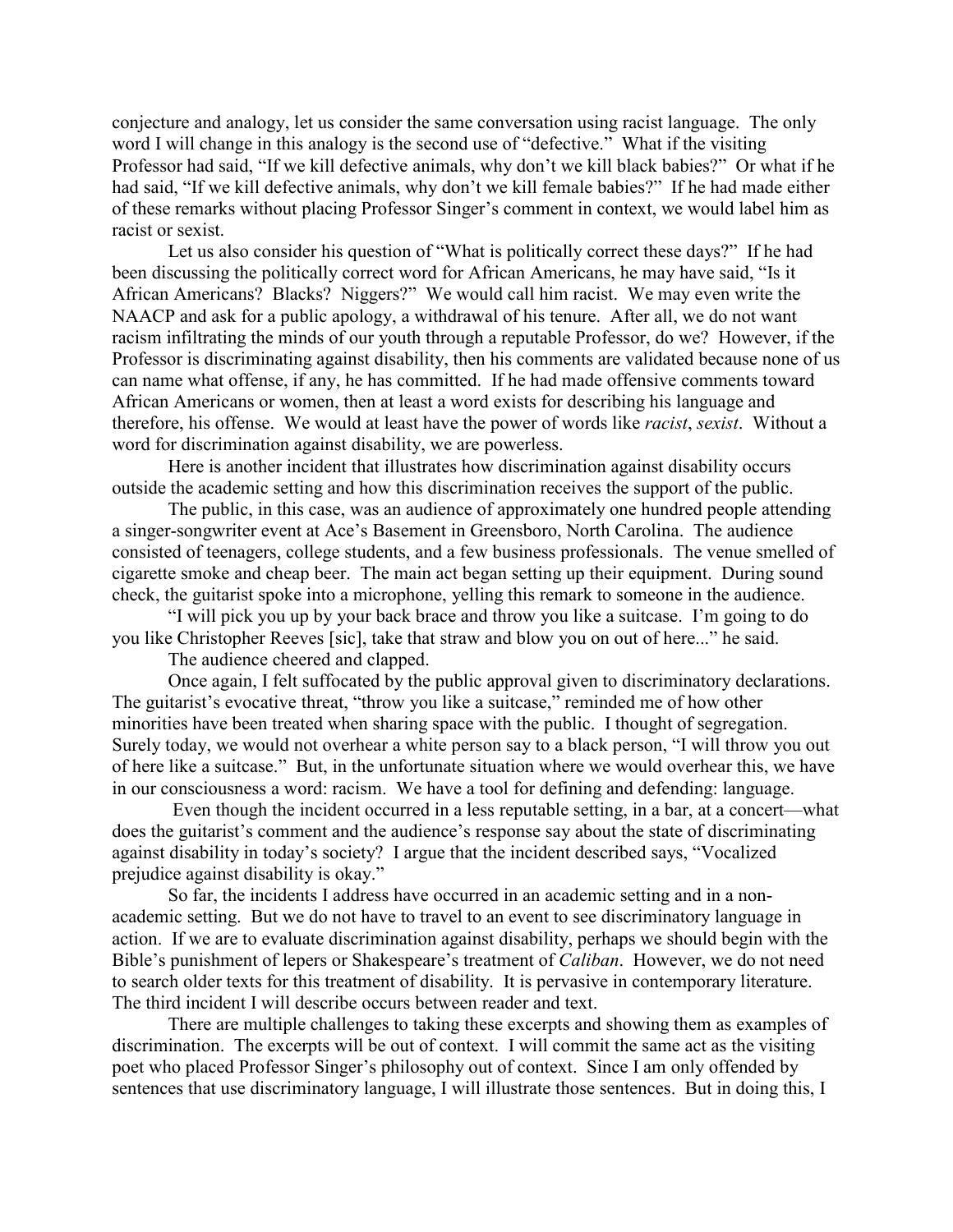will neglect to assess the work as a whole. Also, what would happen if there were guidelines to what a person could and couldn't write? I am not advising that these words should not have been written. I am not arguing for boundaries on what a person writes. I am asking for a language, for words, to describe the characters views in these texts, the guitarist's comments to the audience, and the professor's discussion of a poem.

 While reading *Open City*, a journal of literature and art funded by the National Endowment for the Arts (NEA) and New York State Council on the Arts (NYSCA), I encountered the following passage in Saïd Sayrafiezadeh's short story, "My Mother and the Stranger." The main character in Sayrafiezadeh's story discusses their "own anti-Semitic associations" which they admit they are in "great possession of."<sup>i</sup>

"I have always asserted that my mother's Jewishness is why I have found her so ugly my entire life, and why as her offspring I have often found myself to be so ugly. It is certainly helped by the fact that my mother does not have her hair done... does not date men ever, does not have sex with men ever, does not exhibit any sexuality... And the one time she wore a skirt I was confused and made vaguely uncomfortable by the sight of her calves and thighs in stockings, uncomfortable in the way one is when one watches a handicapped person attempting to dance, for instance. It is a painful attempt."ii

 I found it difficult to continue reading the short story. I flinched. I put the text down. The author writes about a character's awareness of anti-Semitic views. However, Sayrafiezadeh does not write about the character's awareness of their discrimination against disability. Yet clearly, a character who thinks "it is a painful attempt" to watch a "handicapped person" dance is discriminating.

Since I could not initially continue reading the text, I called a Jewish colleague to discover her reaction to the text. She was not offended.

"Why is it that you are more offended by disability than I am about the anti-Semitic comment?" she said.

 "I don't know," I said. I knew that the text had proven unreadable for me. I knew that if the short story had come from the literary canon, it would have been easier to think of the character's views as arcane and no longer acceptable. But since the story was contemporary, and since it so blatantly ostracized the "handicapped" from the nondisabled, I was offended.

 "I think it's because I've been brought up studying and talking about Judaism and anti-Semitism. But for you, it's not something that's been talked about. It's not something that people discuss."

"What do you mean?"

"Well, I can place what you read over there. I can think, 'Okay, this person is this type of person who thinks these things.' I can be more objective about it. I don't like it but it doesn't upset me to my core," she said.

After speaking with her, I returned to reading *Open City*. My experience as a reader was about to get worse.

Mark Jude Poirier's short story, "Happy Pills," is written in second person which makes the following sentences even more disturbing to read.

"You have every reason to be afraid of Thelma. She is retarded and smells like your grandmother, like cigarette smoke and cleaning fluid. Her eyes are crazy; there is nothing behind them<sup>""</sup>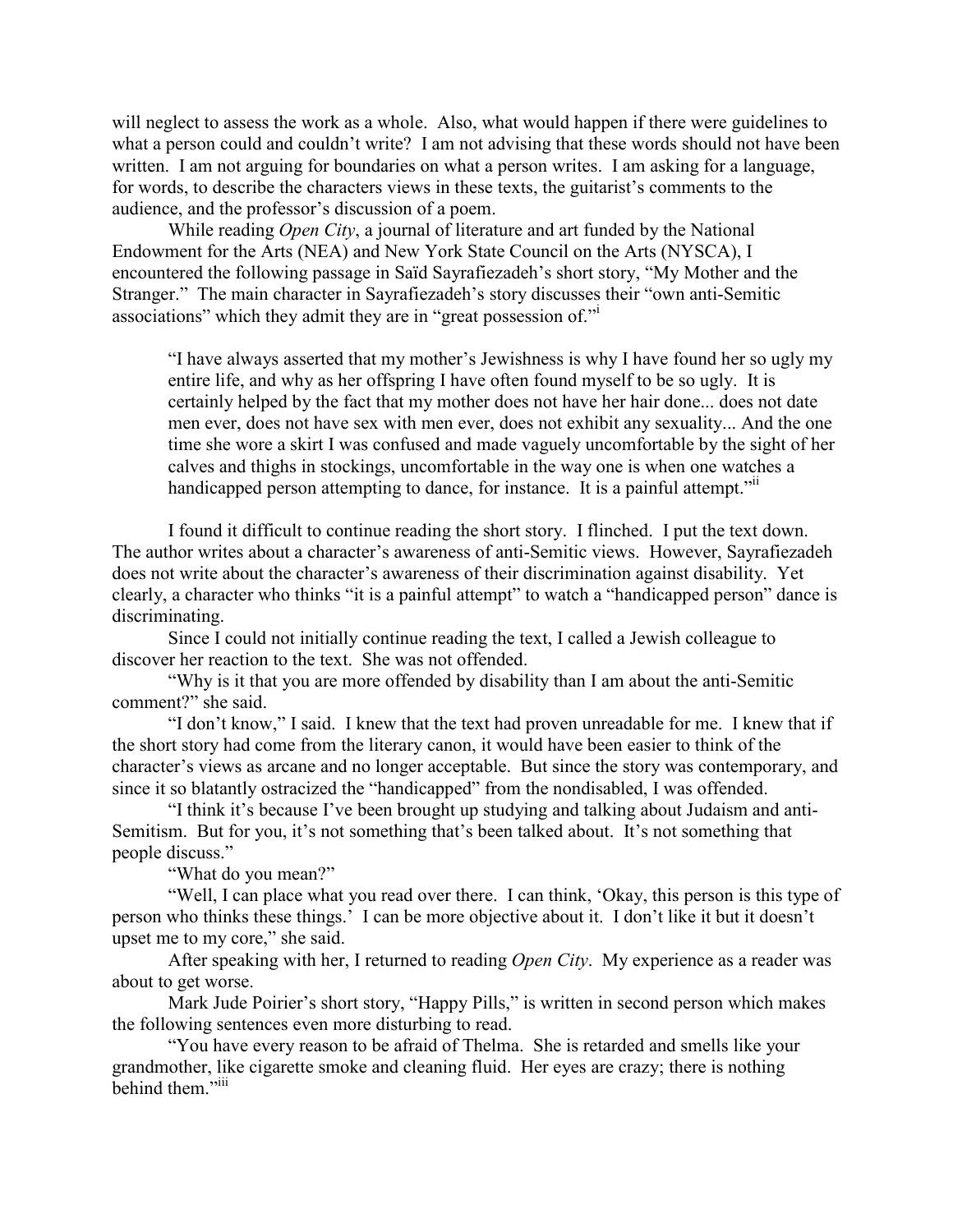Since the reader does not have the mask of a character, the reader must adopt the views of the second person, or at least enter the contract of believing for as many pages as the story continues. Therefore, "you" discriminate against mental impediment. "You" reduce the "retarded" girl to a corpse: "There is nothing behind them [her eyes]."

 Poirier's second person further exploits disability by describing a rumored rape scene involving Thelma in which older boys "poked her pussy with a stick."<sup>Iv</sup> At this point, I am numb. I continue reading to find out how much more offensive it can possibly be.

"You walk into Sam Goody Music and you're greeted by a robotic voice: *Welcome to Sam Goody*. The source of the welcome is a deformed woman awkwardly perched in a wheelchair…You don't look closely at her. You can't... People will assume that Sam Goody is a charitable company for employing the handicapped."

The name of the music store places the anecdote in a realistic setting. We recognize Sam Goody and since we are directly addressed—we are the "you," we are the main character—the views expressed in "Happy Pills" are projected as our views. When Poirier writes, "You don't look closely at her. You can't," it is the reader directly who observes this need to look away from disability. Also, the reader views Sam Goody as a "charitable company." This implies that employing the disabled is an act of charity rather than a person working a job like anyone else.

"In a cab ride, 'you' think of what to say to the driver.

"Tell him about the long-haired kid outside a T station in Boston, blasting White Snake on a boom box, playing air-guitar with a fucked-up arm. And speaking of fucked up arms: that beggar kid in the bus station in Quito."<sup>vi</sup>

 The excerpts from these short stories are from nondisabled perspectives. Lennard J. Davis describes the conflict that arises when a character in a work of literature is disabled. He writes, "The disabled character is never of importance to himself or herself. Rather, the character is placed in the narrative 'for' the nondisabled characters—to help them develop sympathy, empathy, or as a counterbalance to some issue in the life of the 'normal' character."<sup>vii</sup> In "Happy Pills," the disabled characters "counterbalance" the narrator's tension with his wife who has chosen to abort a deformed fetus.

 Regardless of the 'normal' narrator's life issues, the words "fucked up arms" are offensive for a disabled reader. For an amputee, these words pierce. It would not be as offensive if I had a language with which to describe this text. If I could name, discuss, and talk about the text, using words to address the discrimination, then I may even appreciate it. "The notion of giving something a name is the vastest generative idea that ever was conceived," writes Susanne K. Langer.<sup>viii</sup> By naming, we mentally classify and sort or, as my Jewish colleague says, we can begin to think, "This person is this type of person who thinks these things." Whether the thoughts are racist, sexist, or discrimination against disability, by naming those thoughts we generate an idea of the person or text. Ann Berthoff describes the process of naming when she writes, "our instruments are the names by which we differentiate; with those differentiations, those sortings, we weave the fabric of discourse."<sup>ix</sup> Without coming to a consensus that extends beyond the arena of disabled individuals and disability studies scholars, we allow for a void in public discourse of disability.

When researching the word for discrimination against disability, a colleague told me the word already exists. How did she know the word? One of her friends, a disabled female, used ableist to refer to a person who privileged the able-body over the disabled body. Paul K. Longmore uses this word and has given the acronym U.S.A. an alternative meaning—the United States of Ableists. Disability studies texts use the word ableist to mean a variety of different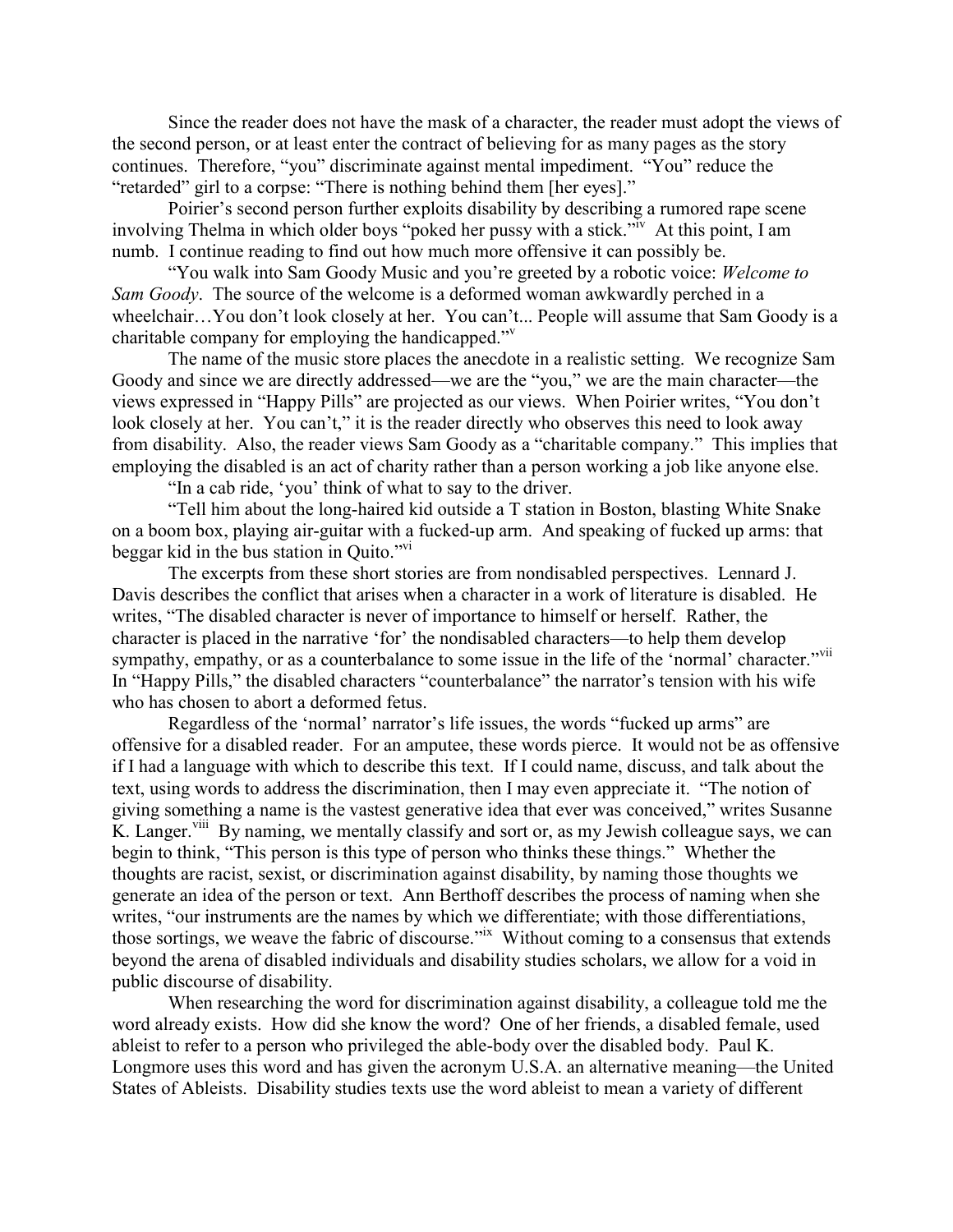things from society's negative views about disability to discrimination against the disabled. Davis likens ableism to "better known terms like *racism* or *sexism*."<sup>x</sup> The word ableist has a substantial history in disability studies. However, one quick search via the online edition of the Oxford English Dictionary turns up zero entries for ableist*.* The word is not in Merriam-Webster or Cambridge's dictionary. If ableist has been adopted by the disabled, and scholars in the field of disability studies, but it has not been adopted by dictionaries, what does this say about the public consciousness of the word ableist? How are we to become empowered by a word that has no public awareness?

As cited, the word ableist is used by people encountering its implications or by people in its field of study. If ableist is not recognized by the general public, what does that say about our awareness of discrimination against disability? When I surveyed my non-disabled colleagues and friends, not only did they not know the word ableist*,* but when I said the word aloud, they could not infer its meaning. What is ableist? Would it not make sense to be an ableist if the word means a person who prefers able-bodiedness over disability? No one wants to be disabled. Perhaps this is why non-disabled people become uncomfortable discussing disability. Rosemary Garland Thomson discusses how we are both "obsessed with and intensely conflicted about the disabled body. We fear, deify, disavow, avoid, abstract, revere, conceal, and reconstruct disability..."<sup>xi</sup> There is an eerie feeling of It-Could-Happen-To-You that foreshadows a conversation on disability between an able-bodied person and a disabled person. It is easy enough for an able-bodied person to dismiss concerns about addressing the lack of language in disability discourse. Their dismissal may reflect an underlying fear of one-day joining America's largest minority.

Now is the time to look beyond our fears and embrace a discourse long overlooked. We need words for discrimination against disability. We need them yesterday, today, and tomorrow. Without a publicly acknowledged word for discrimination against disability, people will continue practicing this prejudice without being named, without consequence. The visiting professor will continue to use words such as "malformed," "deficient," and "incapacitated." The guitarist will continue to discriminate and receive public approval rather than disapproval. Characters in contemporary literature will slander disabled characters. Perhaps these incidents will continue regardless of whether or not a name for discrimination exists. At the very least, naming discrimination against the disabled and placing that name in the public consciousness will begin to hold individuals accountable for prejudiced beliefs while giving a voice to those who endure the consequence of that prejudice.

**JILLIAN WEISE** is the Fred Chappell Fellow at the University of North Carolina at Greensboro. Her creative work appears in The Atlantic Monthly, Chelsea, Puerto del Sol, Salt Hill, and others. She is the recipient of the Academy of American Poets John MacKay Shaw award.

Correspondence regarding this manuscript should be sent to Jillian Weise, 1013 A7 North Elm Street, Greensboro NC 27401, (336) 209-1259, weisej@bellsouth.net, www.jillianweise.freeservers.com.

## Endnotes

-

<sup>&</sup>lt;sup>i</sup> Sayrafiezadeh, Saïd. "My Mother and the Stranger," Open City. Number Seventeen (Summer 2003), 61.

ii Sayrafiezadeh, Saïd. "My Mother and the Stranger," Open City. Number Seventeen (Summer 2003), 61.